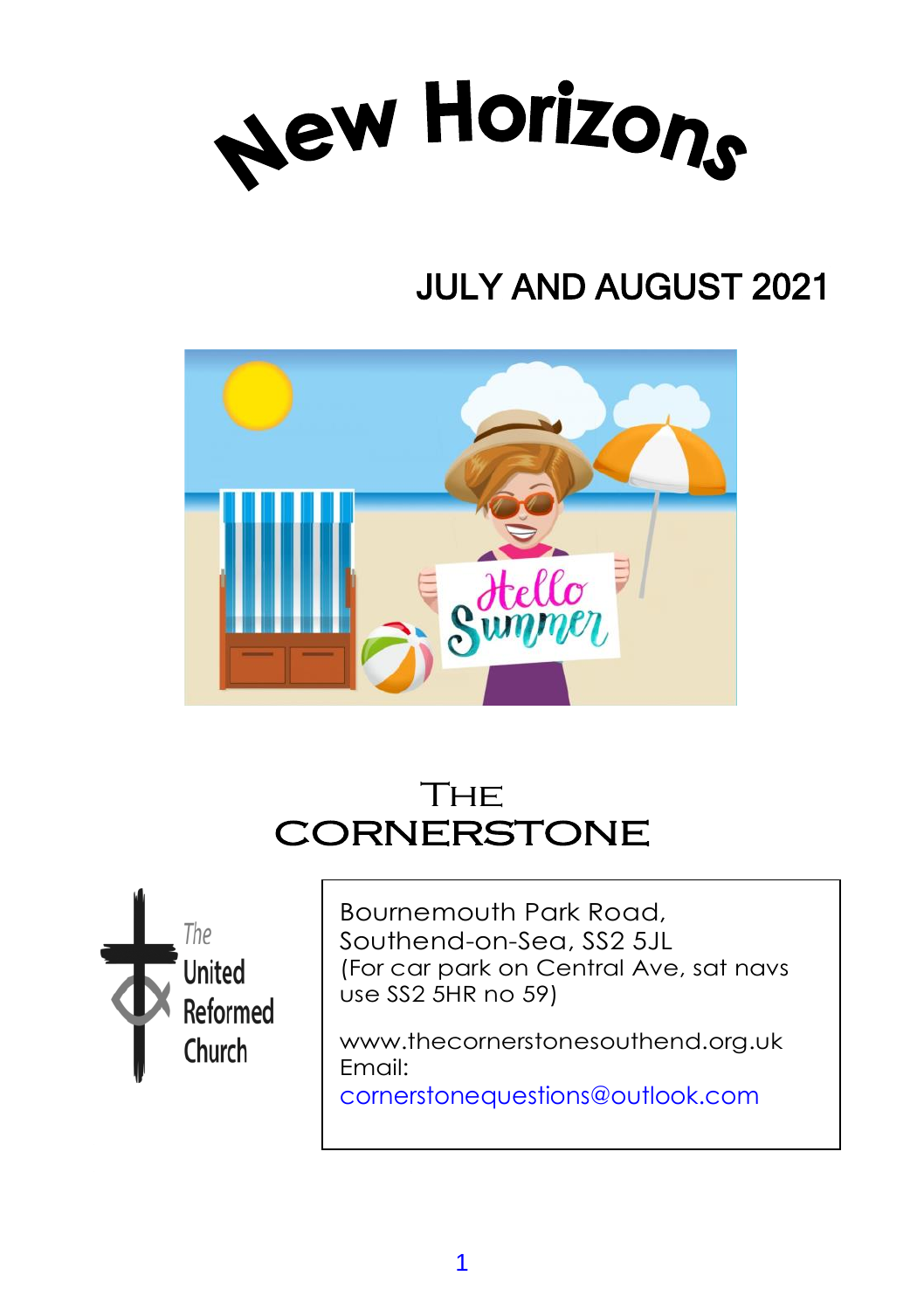#### WORSHIP AND ACTION

#### Things are getting better, but not quite back to "NORMAL"

Sunday 10.30 am Morning Worship and Junior Church. Holy Communion is celebrated during Worship on the 4<sup>th</sup> Sunday

FAIRTRADE Coffee and tea is served after Morning Worship

Please stay to talk with each other in an informal atmosphere.

Tues 10.00 am Time of prayer together for, the Fellowship, those with special needs, our neighbours, and the world wide Christian Family. All are welcome to join with us.

Church Meetings are generally held in alternate months on the third Thursday at 7.30 pm. The dates and times will be published in this magazine and announced in Church.

| Mon          |                  | 19.00 pm Digging Deeper<br>(2nd and 4 <sup>th</sup> Monday of each month)                                                                 |
|--------------|------------------|-------------------------------------------------------------------------------------------------------------------------------------------|
| Tues         |                  | 10.00 am Tea and Coffee in the Foyer<br>11.30 am "Cornerstone Crafters"<br>(1 <sup>st</sup> and 3 <sup>rd</sup> Tuesdays or as announced) |
|              |                  | 4.00 pm Messy Church (1 <sup>st</sup> Tuesday in the month)                                                                               |
| Wed          | 7.45-9.15 Scouts | 9.30 am The Cornerstone Toddlers during Term Time<br>5.45 pm Pilots. Ends at about 7.00 pm.<br>6.00 pm Beaver Scouts and Cub Scouts       |
| <b>Thurs</b> |                  | 7.30 pm Elders' Meeting (1 <sup>st</sup> Thursday)                                                                                        |
| Fri          |                  | 7.00-9.00 Youth Club                                                                                                                      |

#### We do offer Christian Marriage, Baptisms and Funerals so please talk to the Secretary or any Elder if you feel that we can help.

Little Turtles Pre-School meets on Monday to Friday from 9.00 am during term time and please contact the Church Secretary for details.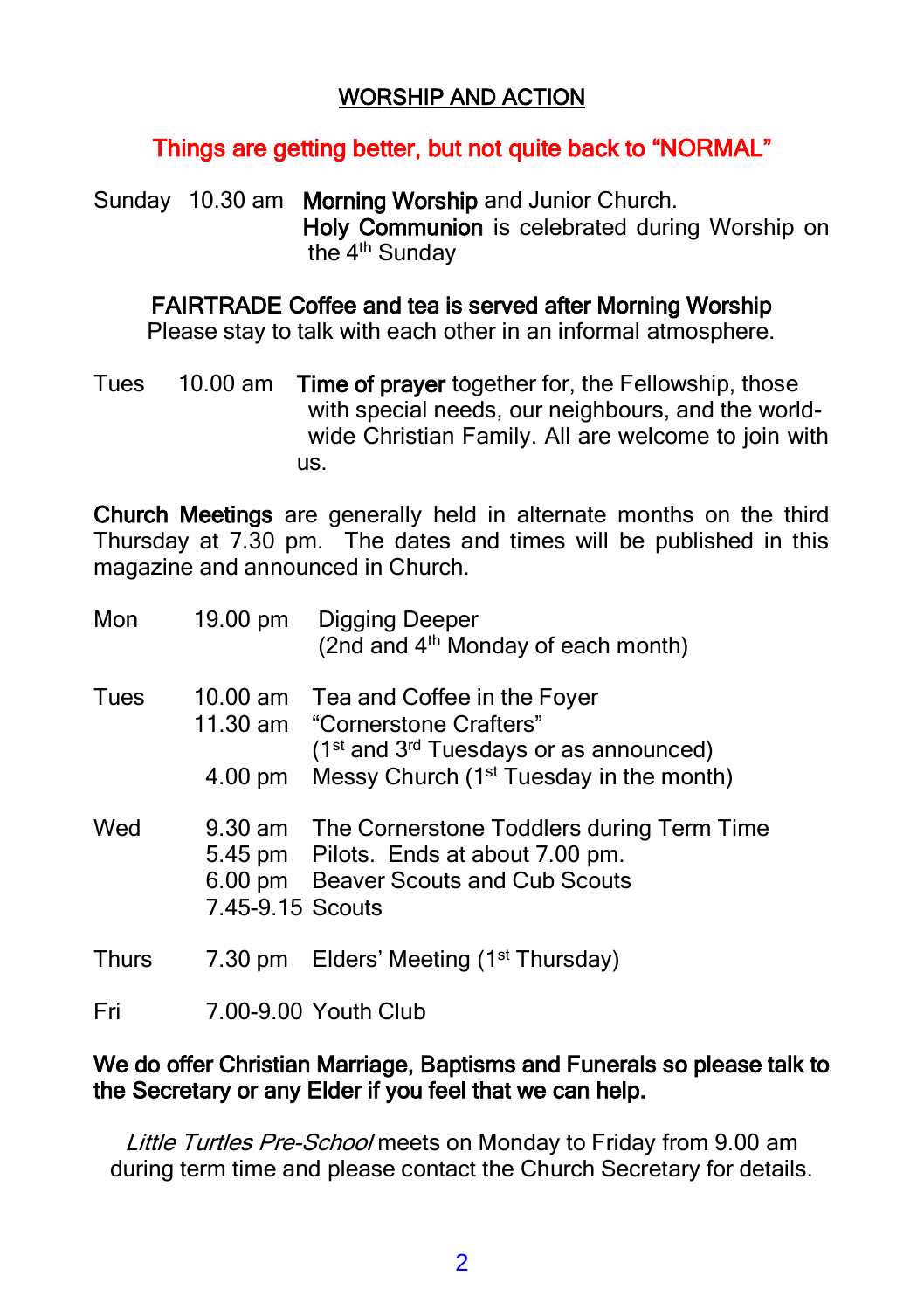

## Letter to the Fellowship

## Praying with Expectations

A few things happened in the last 15 months or so that reminded me again and again how important it is for us all to be

closer to the Lord; to pray regularly, diligently and earnestly, but the question remains, "why aren't we? What are the obstacles that hinder us to be on the path we are supposed to follow? We know that we need to be closer to God, we need to be doing more for God, but we find obstacles in the way.

Life is filled with obstacles. Some of them are small, such as maybe a roadblock on the way to work, or some are large, like diseases that keep us from being who and what we want to be.

There are also spiritual obstacles as well. Things that hinder us and stand in our way of receiving God's inheritance for us. These obstacles stand between where we are in our walk with God and where we would like to and should be.

And, when there are obstacles in our lives, the only and the best way to remove them is by trusting God and praying for his strength to enable us to fight against all the schemes of the evil one.

Charles Spurgeon wrote "Prayer pulls the rope below and the great bell rings above in the ears of God. Some scarcely stir the bell, for they pray so languidly. Others give but an occasional pluck at the rope. But he who wins with heaven is the man who grasps the rope boldly and pulls continuously, with all his might."



The God almighty we trust and worship, is also approachable without any mediation and is always available to listen to our prayers. Some might take this to mean that we need to beg and plead desperately for God to answer our prayers especially when we are going through hard times. I don't think so.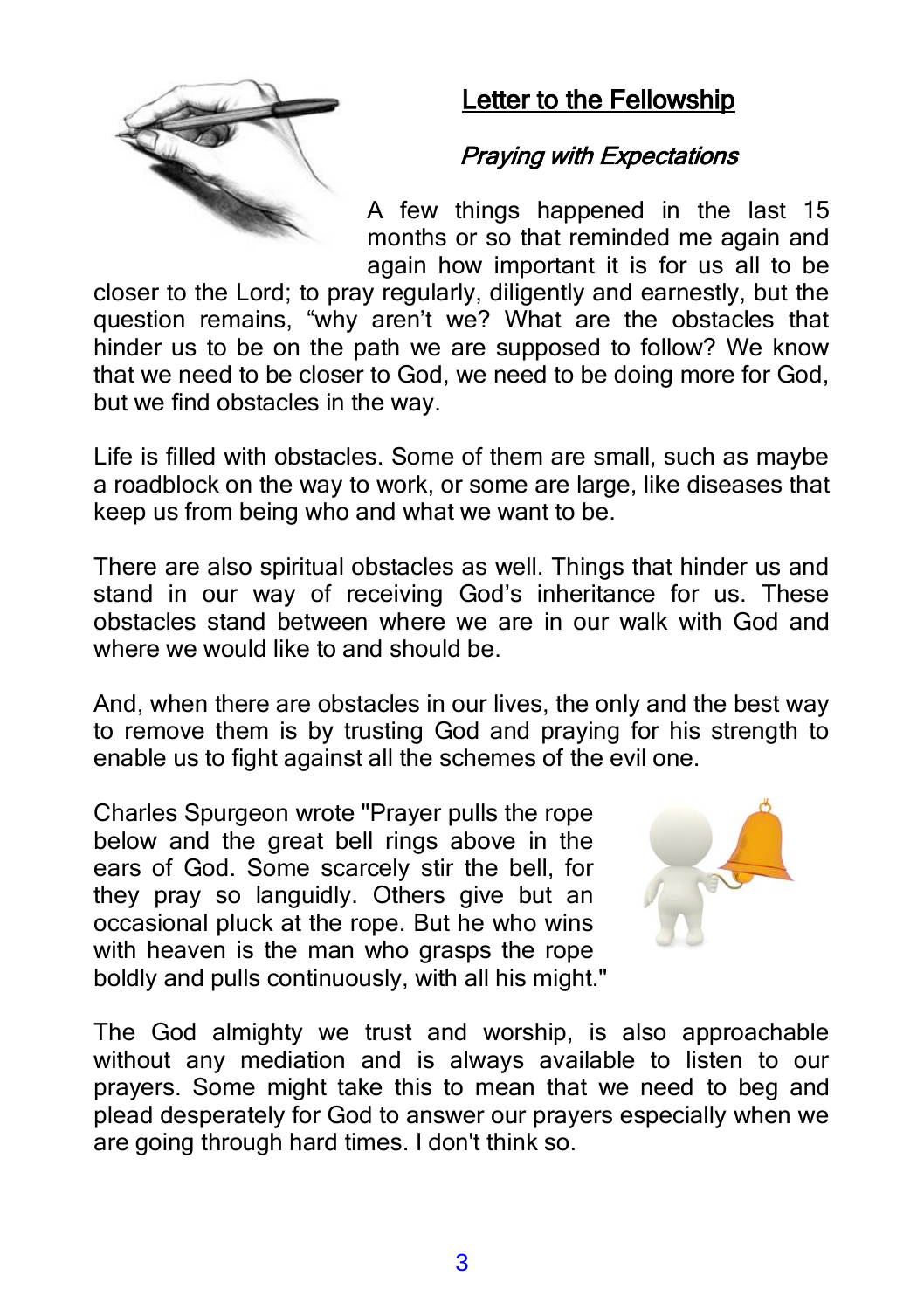Hard times are nothing new. Hard times, times of trials and tribulations, seem to be as constant as the sunrise. You can watch the news on any given day and hear of the hard times of those around our country.

You can read the morning paper and learn of the trials of those in our own community. You can totally avoid the media and still become familiar with hard times simply by listening to the troubles of those around you. Hard times are not simply the possession of others, hard times are experienced by each and every person who lives on planet earth today. You've had your difficulties. Hard times have knocked at your door and announced their arrival.

Hard times come in many different packages. Sometimes they wrap themselves in a hospital gown and ICU unit. At other times, they take on the countenance of a marriage gone bad, a child gone astray, or a job folding with no prospects. Hard times can manifest themselves as physical limitations, mental constraints, or emotional fragility. A friend moving away, a mate lying down and never getting up, or the dashed hopes of death can usher in hard times.



I know most of us have gone through tough and difficult times especially in the last 15 months or so, and even when we pray, it seems God doesn't even listen to us let alone answering. But I believe that we must continue to pray without ceasing, expecting for God to bring the answer and do the work because, among many other reasons, He is

faithful, just and loves us with an everlasting love!

So, my friends, Raise your expectations today!

Expect God to do something great and no doubt we'll all see mighty breakthroughs!

#### God bless, Sohail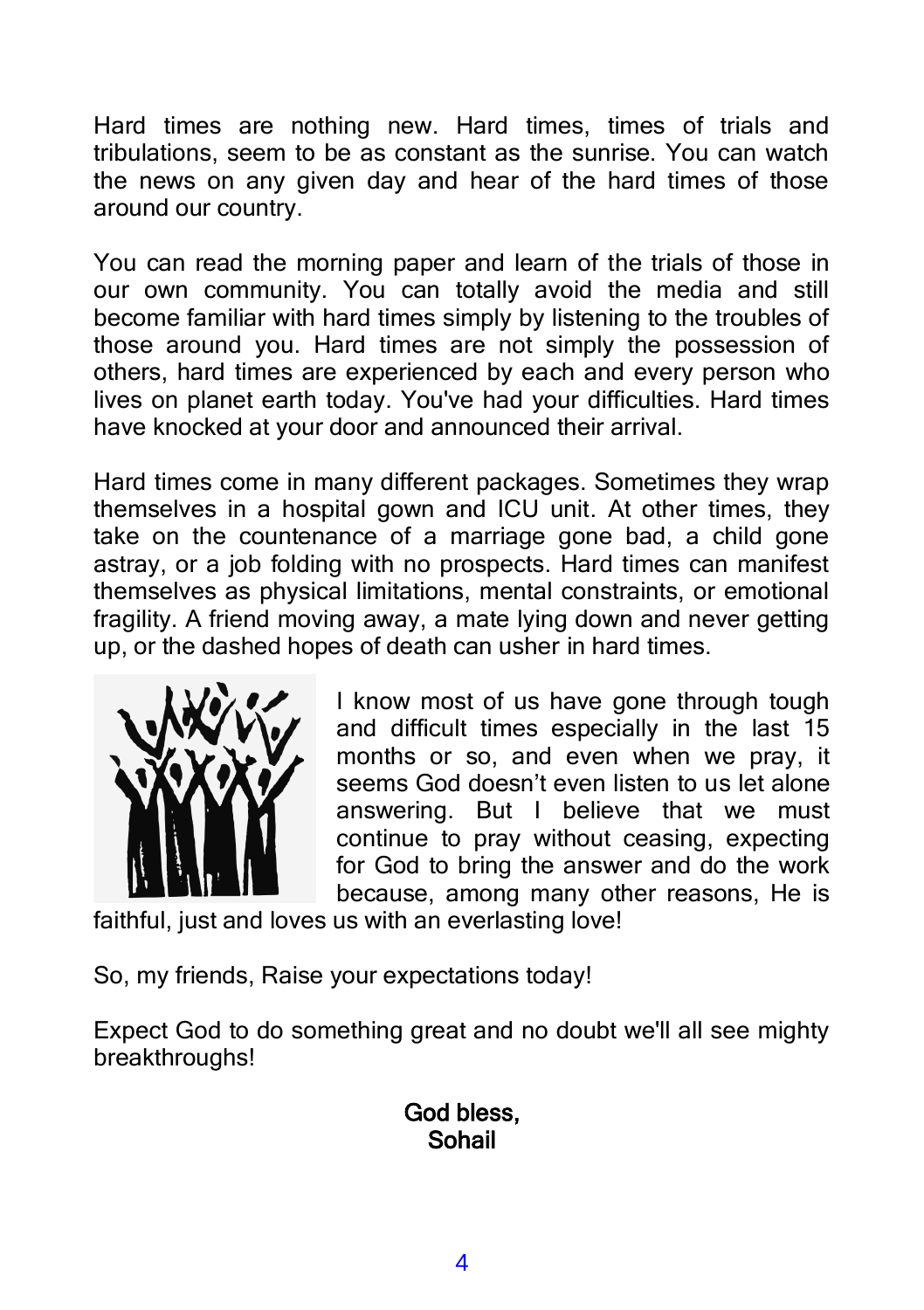#### Prayers for our Fellowship and those we know

Prayers can be for joy and sorrow, health and sickness, good news and bad in addition to those for our own needs and guidance.



Please pray for all of our fellowship as, hopefully,

restrictions are lifted in July and we return to a "new normal". In the meantime, if you are unable to attend our worship on the church premises, you can follow our services or other URC churches online.

We keep in our thoughts any of our fellowship who are unwell, in hospital, undergoing surgery/treatment or having tests and pray that these are not cancelled. We pray for their return to good health.

We remember in our prayers the family and friends of loved ones who have passed away, be with their family and friends Father God at this difficult time. Give them peace of spirit and the knowledge that God knows of all their difficulties and hears all of their prayers.

#### Father, hear our prayers Amen

#### Some thoughts for us and for those outside of The Cornerstone.

Please pray for those who have little or no knowledge of the one and only God that we worship. It seems that in these times, the world does not care whether there is a God, or worse actually encourages the belief that there is no God and if there is, it does not make any difference to how we live.

As Christians we are given the task to lead all to God through Jesus Christ as we all know that good works come out of being a Christian, rather than making us a Christian! Only when we have the love of God through Jesus, can we pass it on.

## A question. The Lord is on our side; are we on His?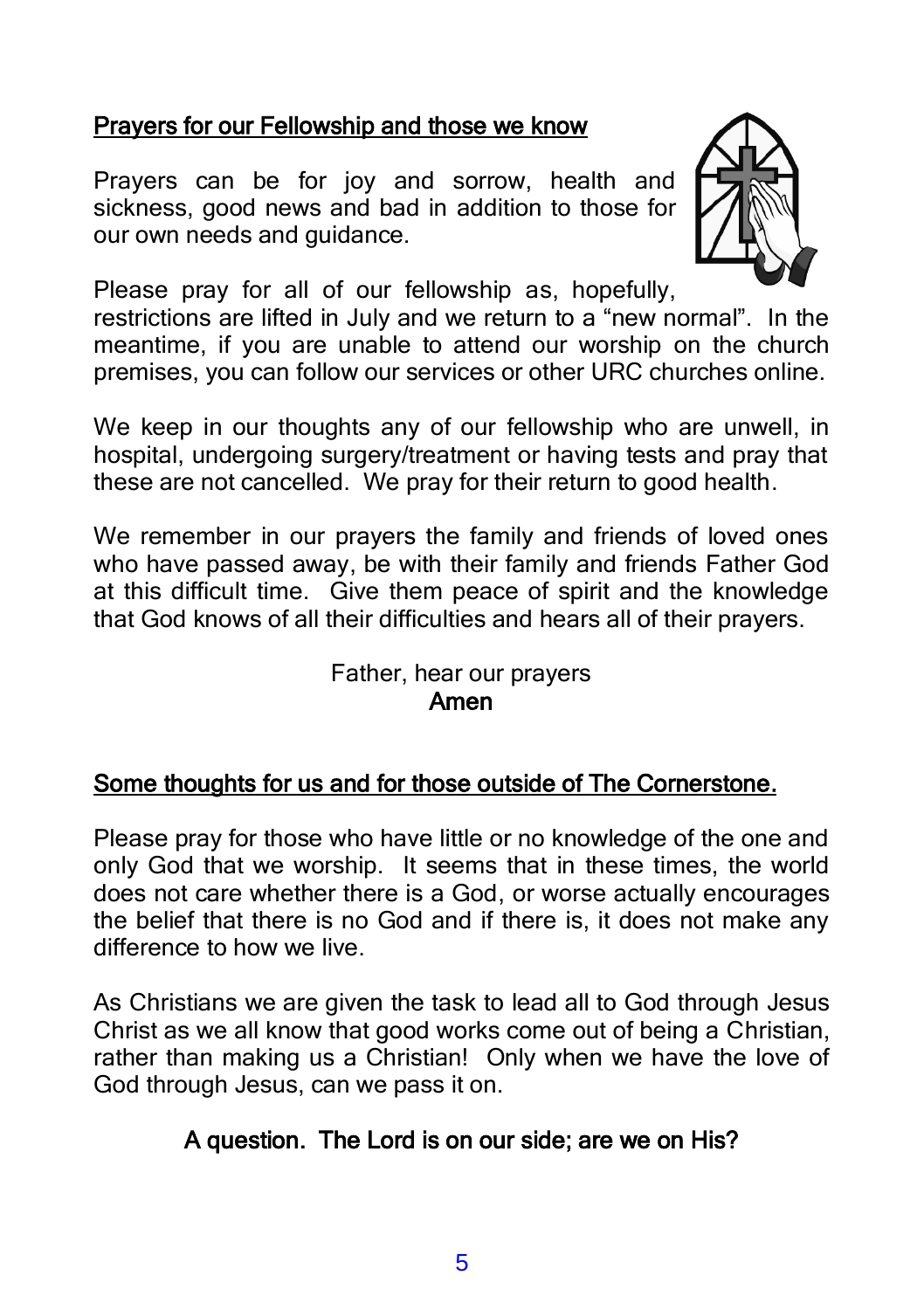

#### SECRETARY'S NOTEBOOK

I want to start by thanking everyone who supported my front garden plant stall which raised almost £200 for church funds. I was glad to be able to use my love of propagation in this way, and I'm sure there will be another selection later on.

Thank you too to Pam Wanstall's neighbour for donating men's formal clothing for HARP. Part of the work they do is getting people into housing and jobs, so interview wear is welcome, in addition to everyday clothes. Don't forget we have resumed our weekly groceries collection for HARP; if you are not yet coming to church regularly, donations can be left at my house, or Sohail is willing to collect.

The news we were hoping for, the removal of Covid restrictions, has not yet happened and we must continue to sit apart in church, and refrain from singing for at least another month but we are now managing to have postservice refreshments and Coffee Morning on Tuesdays. I know it is difficult to stick to the Rule of 6 and wearing masks for everything



but eating and drinking, when we have such a lot to catch up on; but do please bear in mind we are on view from outside, and there is a possibility of a spot inspection so we must be seen to be doing the right thing.

Our Sunday services during the month were led by our Minister Sohail, Roger Brett and John Amos. We are particularly grateful to John who came to us just a few days after a cataract operation. There is still plenty of room for more worshippers on a Sunday, so do please give me a call during the week if you would like to come. I know some people have said they do not wish to return until singing is permitted, however as an instinctive singer, I have actually come to appreciate the lyrics prayers and sermon more over the past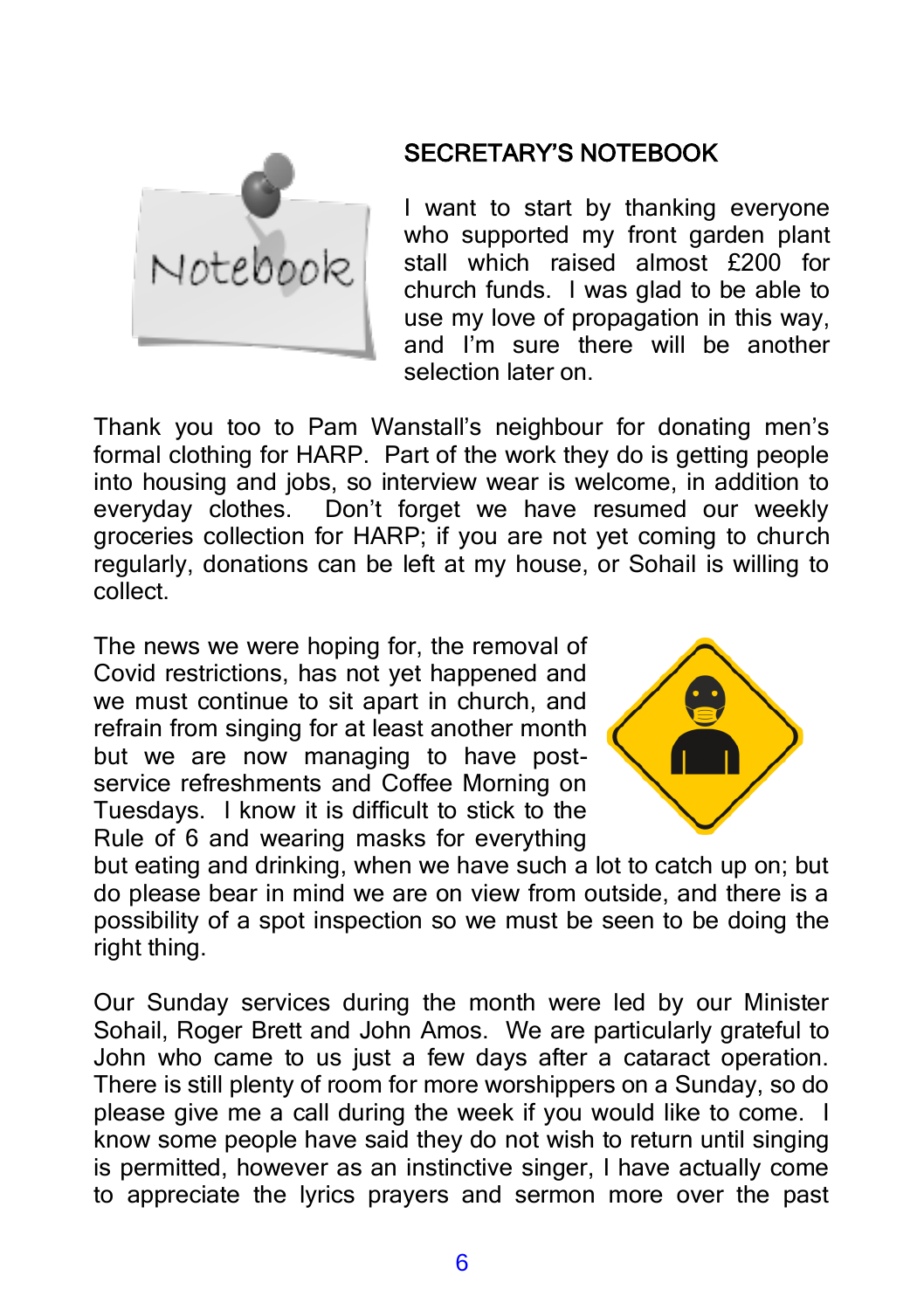months. In addition, now that the weather is better, when there has been a particularly inspiring hymn ("And can it be?" for example) some of us have left the building to sing in the car park.

Our bi-monthly bible study continues via Zoom; it has the advantage that you can join in even if you would not come out for an evening meeting. You can also join in wherever you are at the time. It is so good to study scripture and learn from one another and it would be great if more people could participate.



The Parent and Toddler group team are considering a few in-person sessions before the summer break, to work out what is achievable within the existing restrictions. This way they will be prepared if the situation continues into September or, if restrictions have to be reintroduced in the autumn/winter months. Your prayers would be appreciated for the team as they discern

what is the "New Normal" for this group. Other groups are also thinking on the practicalities of resuming in different ways.

I know it is only July, but as this issue of New Horizons is for two months, summer is not too soon to be thinking who we might invite to consider becoming an Elder in our church, so that person can in turn have time to determine if that is a calling. There is a helpful leaflet here Theyve asked Elder.pdf (urc.org.uk).

General Assembly takes place  $9<sup>th</sup>$ -12<sup>th</sup> July. The decision to have a virtual assembly, taken some time ago, has proved to be a wise one since we are not now scrabbling to make plans, they are already in place. Officers and delegates are meeting via Zoom, but for the first time every URC member can view the business sessions which are being live streamed on the URC website, YouTube Channel and Facebook page. The business of Assembly can be read here: Book of Reports 2021.pdf (urc.org.uk). I will circulate the agenda the week before so you can 'dip in' any time you wish.

We shall be joining Assembly Worship on Sunday 11<sup>th</sup> at **11.00** a.m. either in Church or on line after coffee is served at 10.30a.m.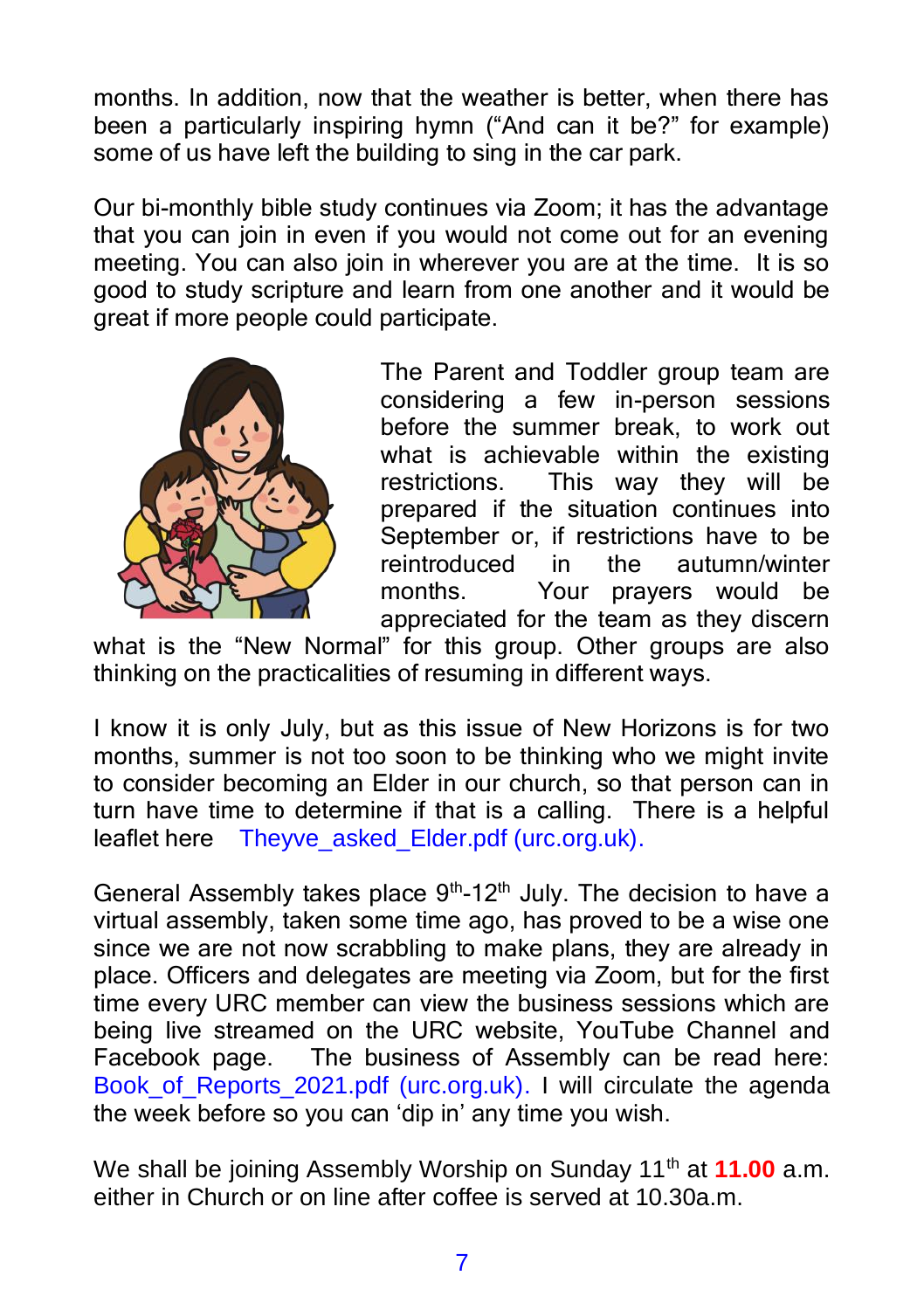I am writing these notes during a week of wet and rather chilly weather, a marked contrast to the heat of a few weeks ago. Although I join millions of others to say 'the garden needs it' I am also hoping it will soon be warm enough to get out and enjoy it this summer!

#### **Ruth Dixon**

#### SOMETHING TO LOOK FORWARD TO A DATE FOR YOUR DIARY



The All Souls Orchestra and Special Guests will be coming together at All Souls Church, London, UK on Saturday 17<sup>th</sup> July 2021 to livestream an evening of the thrilling and diverse music that Prom Praise audiences have come to love year after year.

Music will range from an original orchestral overture written expressly for this season, appearances from well-loved classical and contemporary artists and musicians joining us virtually from the USA and from right in the heart of the UK. Take a Preview

https://m.youtube.com/watch?v=4DX5htDJ2yU&fbclid=IwAR0 veQGBHG40w1Y

Please note that due to the continuing Covid restrictions we will not be screening this at the church, but invite you to watch it from home where you can sing along to your heart's content. It is permitted for you to invite a neighbour to join you. The link to the event will be here during the preceding week: https://www.allsoulsmusic.org/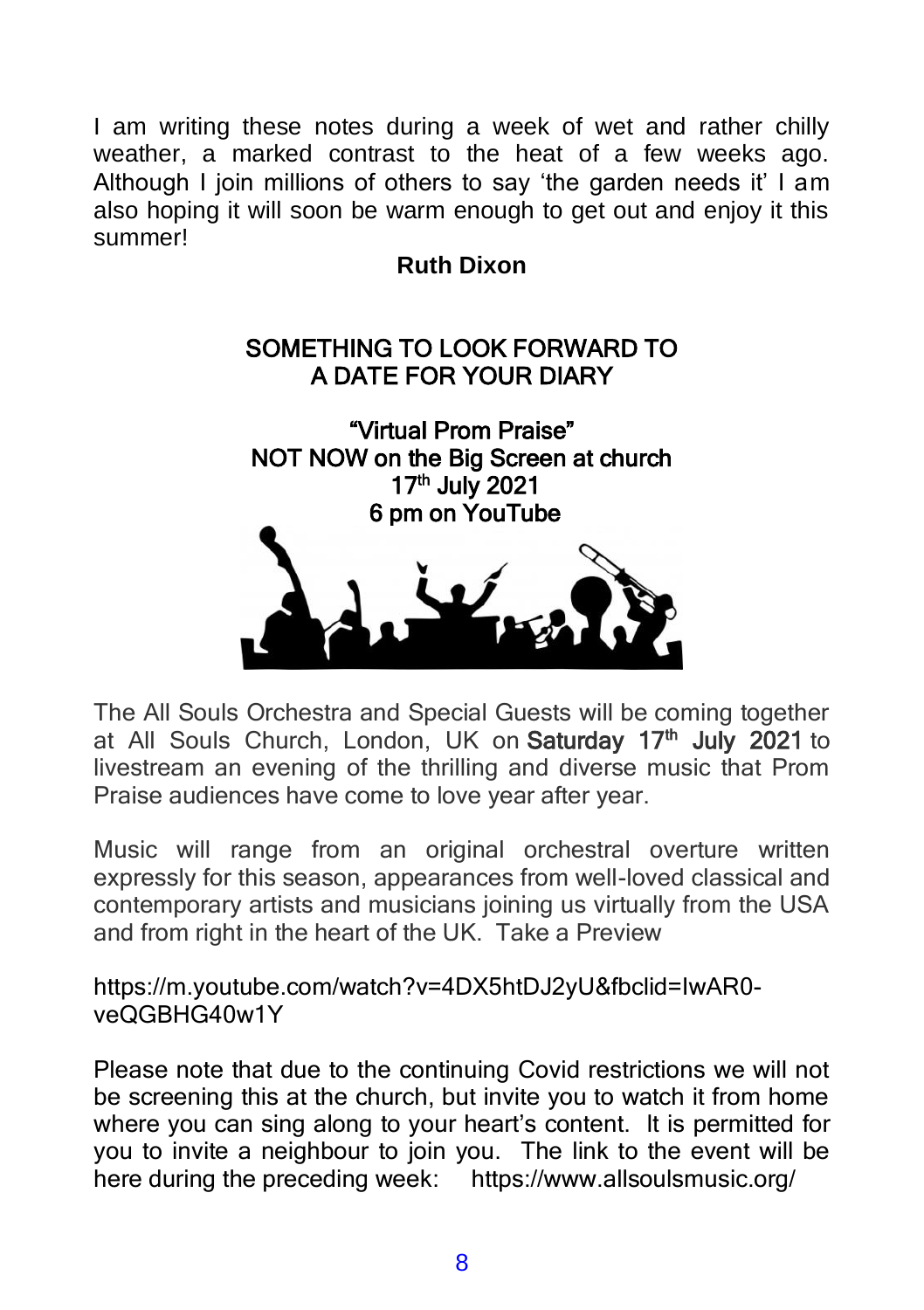# QUIZ TIME Something to keep you busy for a while

- 1. In money terms, what is a Pony?
- 2. Which dessert is named after an opera singer?
- 3. Which colour is the centre of the rainbow?
- 4. Which wood is being tested as an alternative for Willow for cricket bats?
- 5. Where would you see "a fine lady on a white horse?
- 6. In which African country is Timbuktu?
- 7. How many gigabytes are in a terabyte?
- 8. What name is given to the official recordings of Parliament?
- 9. Who started the idea of Afternoon Teas in the 1800's?
- 10. Who wrote Candle in the Wind?
- 11. Who said "You are never too old to set another goal or to dream a new dream"?
- 12. Who has won the most women's singles titles in Wimbledon?
- 13. When was the first Wimbledon championships held?
- 14. Is it false or true that the only colour allowed in the court wear at Wimbledon is a strip no wider than 1cm on socks or underwear?
- 15. Which Spanish Artist kept a pet Ocelot?
- 16. Who is the author of Room at the Top?
- 17. Who founded the YMCA in 1844?
- 18. What is the National instrument of Wales?
- 19. Which European country was the first to give women the vote?
- 20. What is the name of the trophy awarded in the British Open Golf Championship?
- 21. What was the Roman name for York?
- 22. Which blood vessels carry blood back to the heart?
- 23. What does the first A stand for in NASA?
- 24. How many teeth does a fully grown adult human have?
- 25. Who wrote Cat on a Hot Tin Roof?
- 26. What element is used to make computer chips?
- 27. Name the pack of cards used in Fortune Telling?
- 28. Who were the first Hot Air Balloonist brothers?
- 29. Which element has the symbol N?
- 30. Which flower takes its name from the Greek word for a rainbow?

## The answers can be found on page 15

Many thanks to Alison for this Quiz.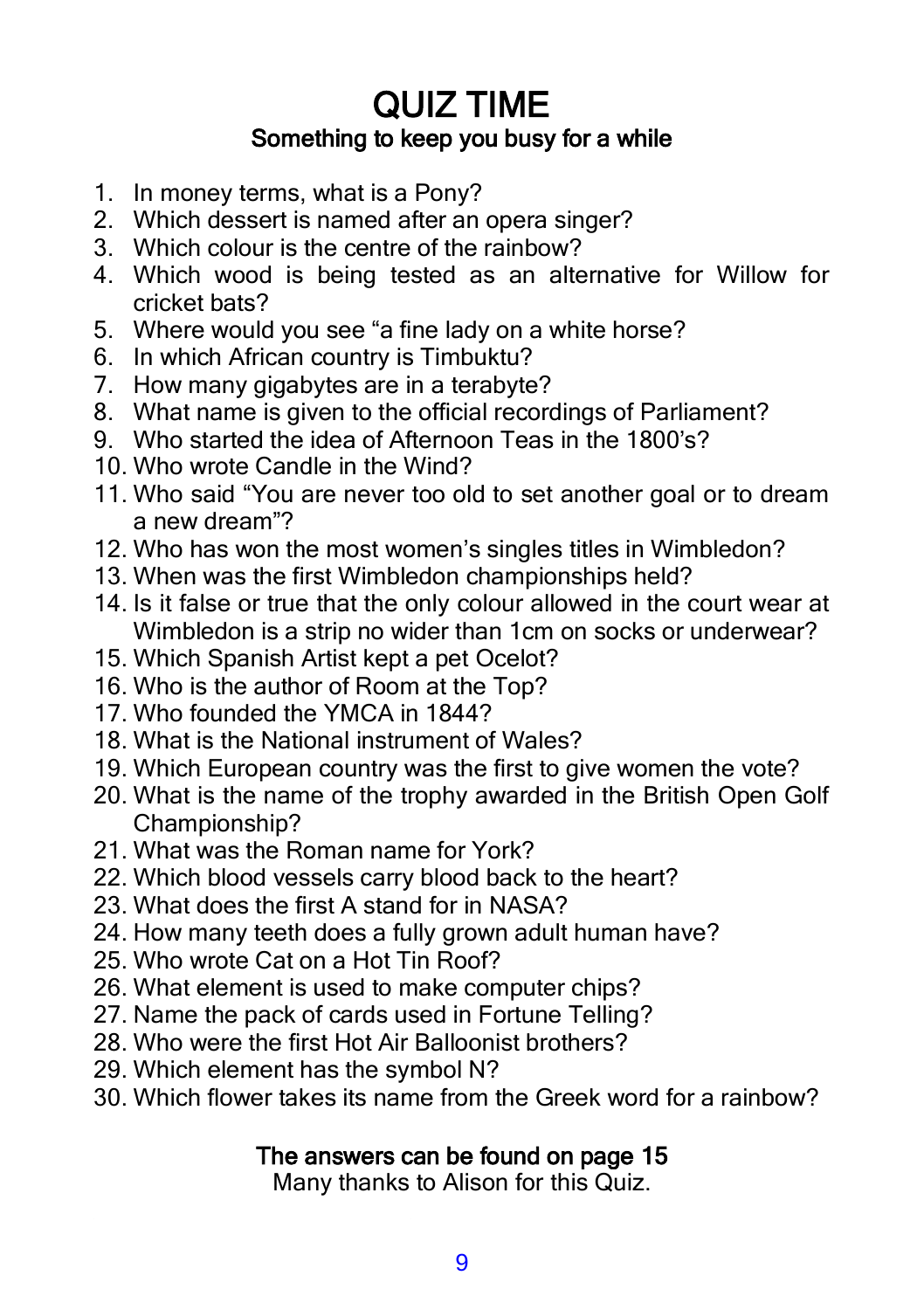## COMING TO THE CORNERSTONE

#### Southend Food Clubs



Southend FOOD clubs is run by a Charity called Family Action that has over 50 FOOD clubs throughout the UK

It costs just £1 a year for a family to become a FOOD Club member. Once they have joined, they can purchase a bag of tasty food items every week worth approx. £10-15 for just £3.50! To become a member, you must live or work within 15 minutes of the Club.

A charity called Fairshare works to redistribute some of the hundreds of thousands of tonnes of good food that is wasted in the UK every year by redistributing it to other charities such as Family Action who then pass on the food and the savings by using FOOD Clubs.

Anyone can join a FOOD Club subject to the 15-minute rule. Enough food is provided to meet the needs of the members. So, the more who join the less food is wasted.

Supplies depend upon what is available so there are no guarantees as to the type of food but price checks ensure that it should be at least 3x the £3.50 price paid.

Occasionally, higher priced food items are available at a nominal extra cost, again preventing waste.

We hope to start FOOD Club at The Cornerstone on a Tuesday in September with deliveries in the morning and issuing to FOOD club members in the afternoon. And we look forward to sharing Coffee with you.

The Club will be run by Southend FOOD Clubs but anyone wishing to volunteer can contact Roger who will pass over details.

www.family-action.org.uk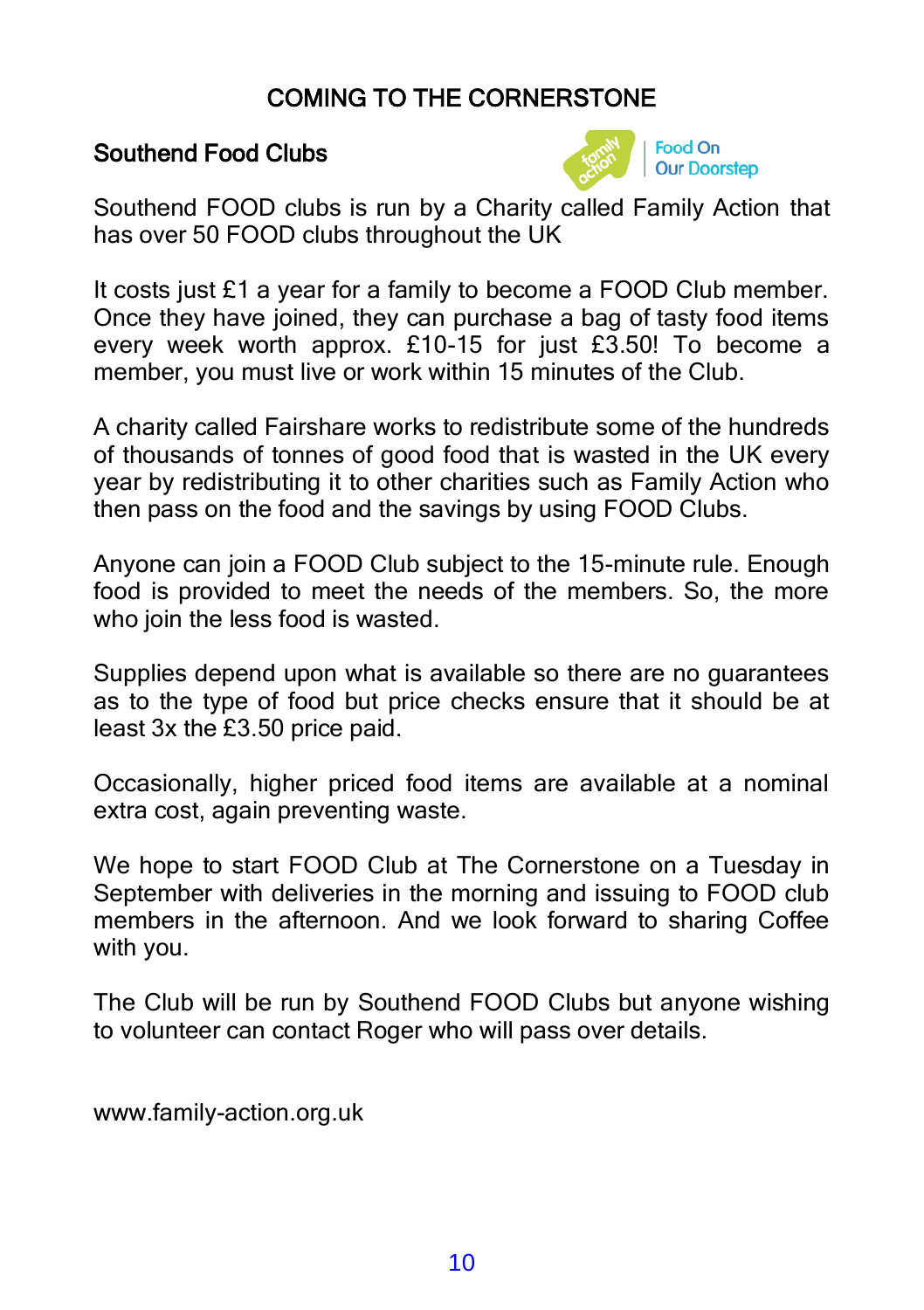# **Eco Church- working toward the Silver Award.**



Last month we looked at THE FOOD AND DRINK WE CONSUME and THE WAY WE TRAVEL as areas to help us make changes to our lifestyles and move towards the Silver Award. Many of these you may already do, so that is great, thank you. This month we look at three other areas.

# THE ENERGY WE USE

- switch your electricity provider to a green supplier
- wear an extra layer of clothing and turn the thermostat down 1 or 2 degrees
- use a hot water bottle or an extra blanket, instead of running the heating overnight
- if buying new appliances, go for AAA energy-rated ones
- don't leave appliances on stand-by when not in use
- place your table or desk by a window so you do not need a light on
- switch to low-energy light bulbs
- only boil the water you actually need in the kettle
- install solar panels and generate your own electricity!

# THE THINGS WE BUY AND/OR THROW AWAY

- simplify life, be liberated by needing less
- ask yourself if you really need to buy something
- 3 Rs: Reduce what you buy, Reuse what you have finished with, Recycle what you cannot reuse
- always take your own bags when shopping
- try to reduce your use of plastic, particularly single-use plastic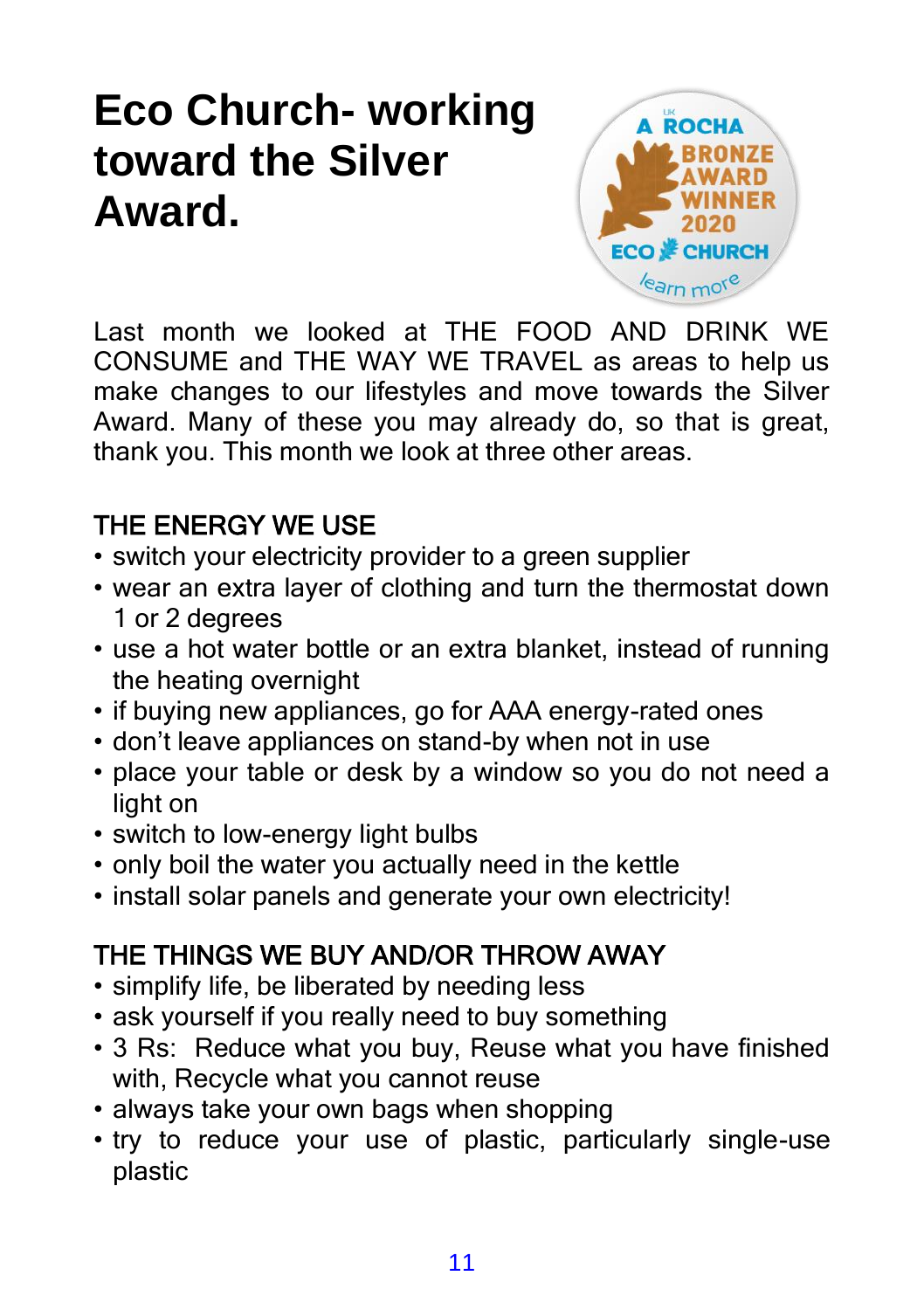- explore shampoo and conditioner bars rather than plastic bottles
- try to have a plastic-free Lent or at least a 'less-plastic' Lent
- drink tap water, not bottled
- 're-invent' secondhand goods from charity and nearly-new shops; improvise, make things!

# OTHER IDEAS

- enjoy a Green Christmas send e-cards to friends; sign the communal card at church & organise one at work; recycle your cards in the New Year; keep the nicest to make gift tags! Try to buy local, fairly traded or secondhand presents; if gifts need batteries use re-chargeables; give membership of an environmental or conservation charity, make your own presents and re-use wrapping paper, put your Christmas lights on a timer or have them on for a shorter time.
- check out your carbon footprint at www.climatestewards.org
- inform yourself: read about what is happening to our world and how you could care for creation
- stand up for the planet: write letters to your MP make sure your care for the planet is clear, sign online petitions, even go on a protest about caring for the planet
- reconnect with the natural world: get wet -- dig the earth; take an interest in wildflowers, bees, butterflies, fish, birds and rocks; plant trees for special occasions such as baptisms or weddings
- celebrate Creationtide (September 1st to October 4th ) service resources at www.creationtide.com
- join/support a Christian environmental charity: Green Christian (www.greenchristian.org.uk), John Ray Institute (www.jri.org.uk ) or Operation Noah (www.operationnoah.org)

# Mike and Linda Mead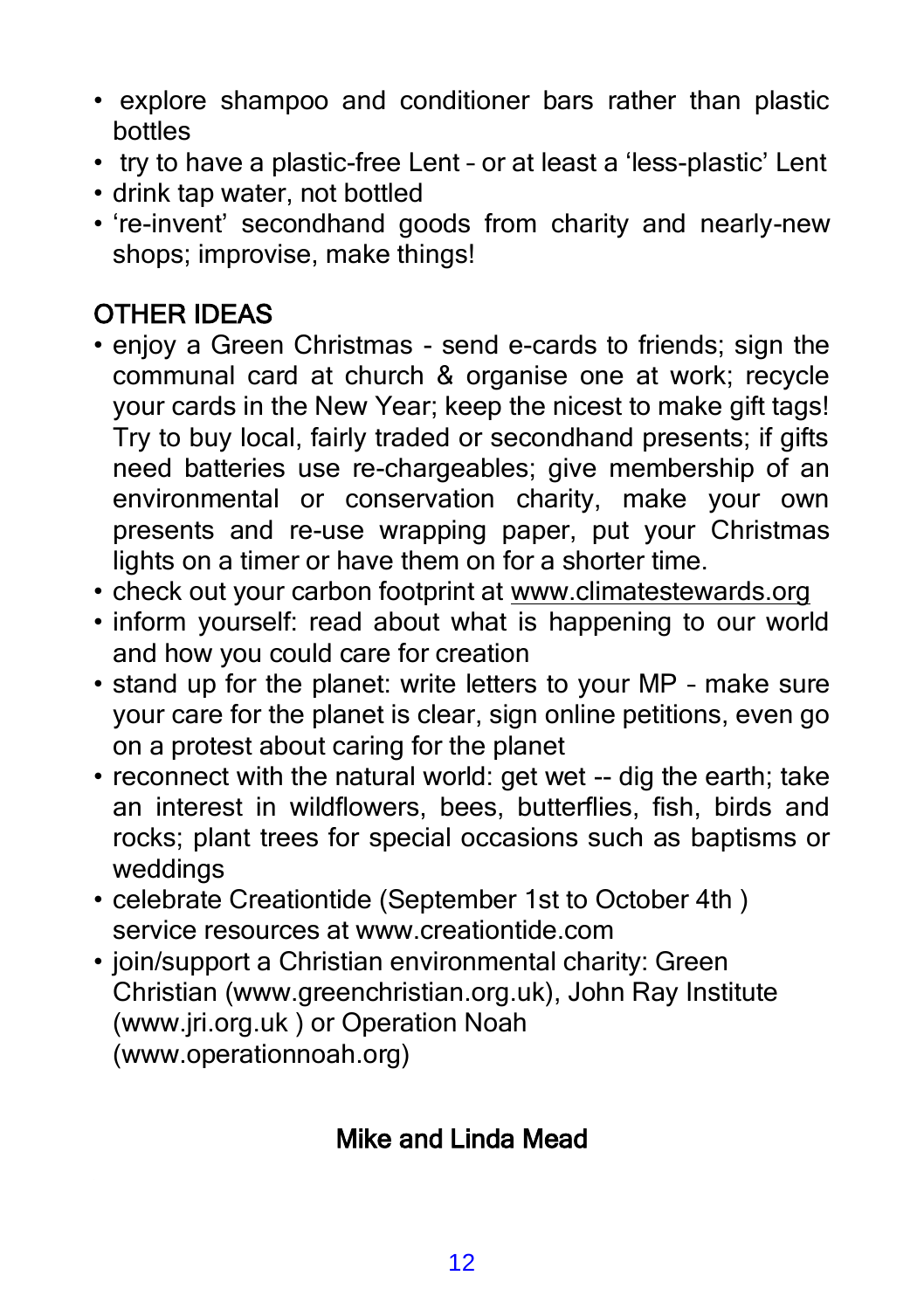### **Newsflash**

- Just heard that Pound-stretchers and M&S are to be merged. From tomorrow they will be known as Stretchmarks.
- John Smith has taken a job as the head of Old McDonald's Farm. He is the new CIEIO.
- The Energiser bunny has been arrested. He was charged with battery.
- A cartoonist has been found dead in his home. Details are sketchy.

#### Digging Deeper May – July 2021

In this series of our fortnightly meetings, we will be considering ten people who had a close association with Jesus. We are going to look at their interactions with him, and see how he responded to them.



A leader will introduce each of the sessions and may send you some notes and Bible passages before-hand to enable you to participate with some knowledge and hopefully some searching questions. The sessions are scheduled as below, 7.30 pm either online by Zoom but more hopefully, back in the church in person.

- July 12<sup>th</sup> Bartimaeus's sight restored
- July 26<sup>th</sup> A man possessed by Legion evil spirits
- Sept 13<sup>th</sup> Zacchaeus
- Sept 27<sup>th</sup> A Samaritan woman

Your mind is a garden Your thoughts are the seeds You can grow flowers Or you can grow weeds!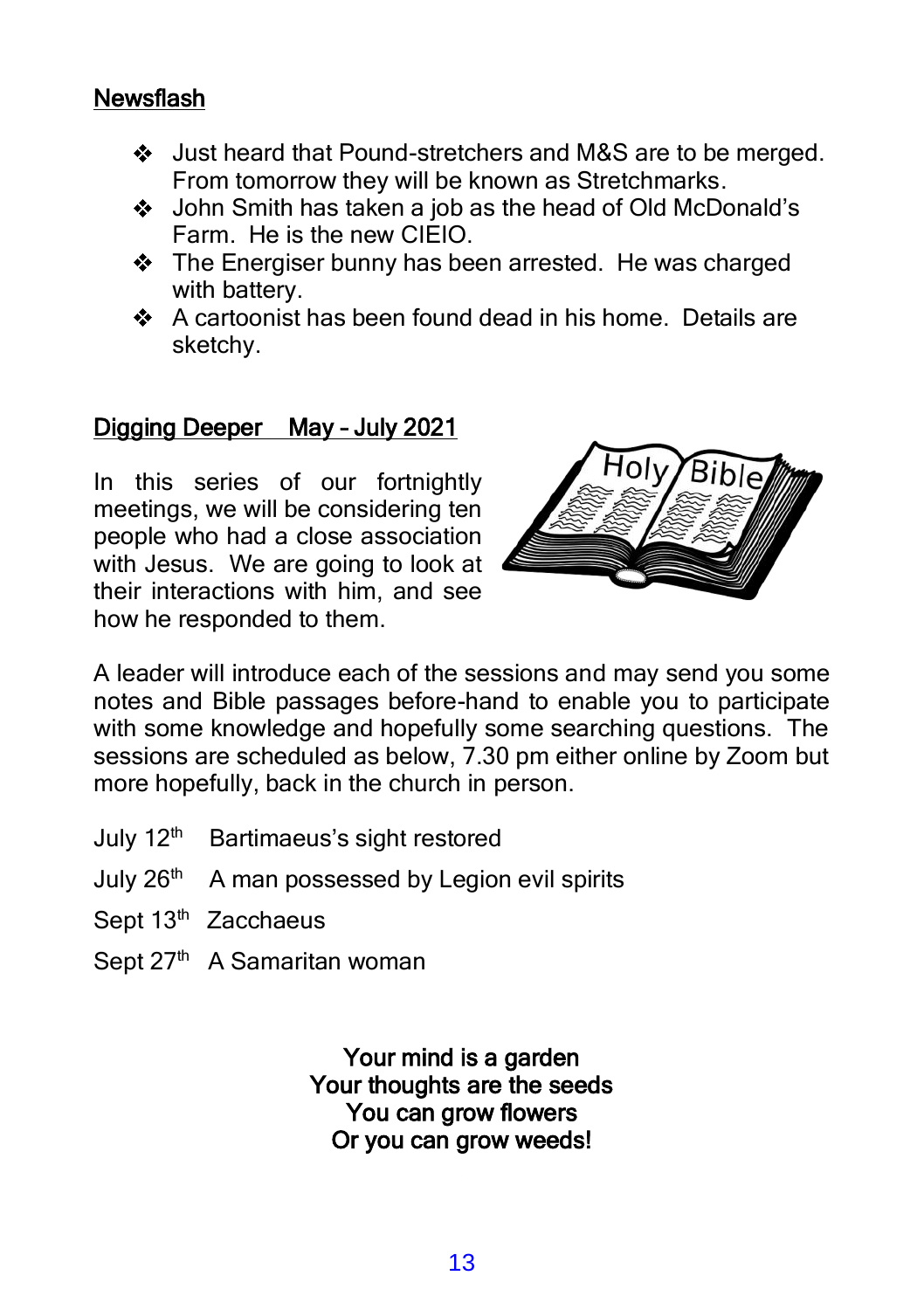# Peter's Piece



#### Solus Christus – Christ Alone.

It is by the name of Jesus Christ -- Salvation is found in no one else, for there is no other name under heaven given to mankind by which we must be saved. Acts 4:10-12

There is one God and one mediator between God and mankind, the man Christ Jesus. 1 Timothy 2:5

We come to the fourth consideration of our Christian faith, in our series of the Five Solas. The five basic points that set out the truth of what we believe. This time it is "Christ Alone". He is the foundation and centre of our faith, of all that we believe, it is Him and no other. These thoughts cover two great aspects of the Christian faith, those of salvation and of mediation.

It is through our trust in Christ alone, his death and resurrection that we are saved, counted right by God. We cannot do anything, in any way to merit, earn or buy salvation. It is needed that we simply, individually, place our faith, trust in Jesus Christ, that by his death the punishment for our sin, not just our wrongdoing, but also of our inherited sinful nature, has been completely dealt with, and we have new life in Him. Jesus said - Truly I tell you, anyone who will not receive the kingdom of God like a little child will never enter it." Luke 18:17

Christ is the one who stands between us and a Holy God and only through him can we approach the Divine Majesty and enter his presence and enjoy all the benefits that he graciously has to bestow. We do not need any special place, or person to intercede either for us or with us. In Christ, the way is open for us to come into the Divine presence of a Holy God.

We can meet with God on our own or with others; as we gather together physically or join with each other virtually by the aid of Zoom. we, each one, stand individually before God and not in any way dependant on the mediation of another. But as we do meet God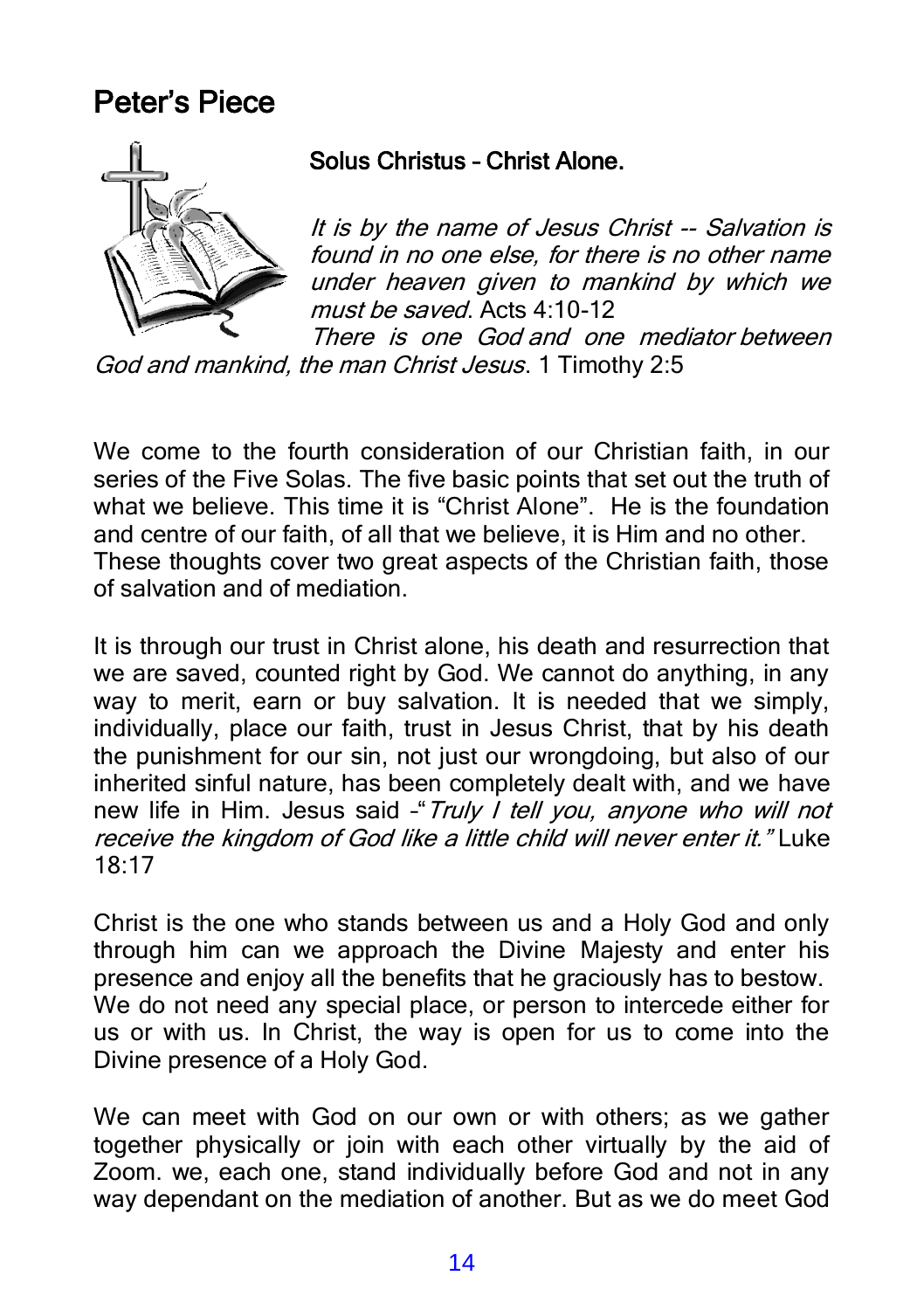together, it is a wonderful and beautiful mystery that we are united as the body of Jesus Christ our Lord and Saviour. In Christ we, though many, form one body, and each member belongs to all the others. Romans 12:5.

#### Quiz Answers

- $1.525$
- 2. Peach Melba
- 3. Green
- 4. Bamboo
- 5. Banbury Cross
- 6. Mali
- 7. 1000
- 8. Hansard
- 9. Duchess of Bedford
- 10. Elton John
- 11. C S Lewis
- 12. Martina Navratilova
- 13. 1877
- 14. True
- 15. Salvador Dali
- 16. John Braine
- 17. George Williams
- 18. Harp
- 19. Finland
- 20. The Claret Jug
- 21. Eboracum
- 22. Veins
- 23. Aeronautics
- 24. 32
- 25. Tennessee Williams
- 26. Silicon
- 27. Tarot cards
- 28. Montgolfier Brothers
- 29. Nitrogen
- 30. Iris

How did you do?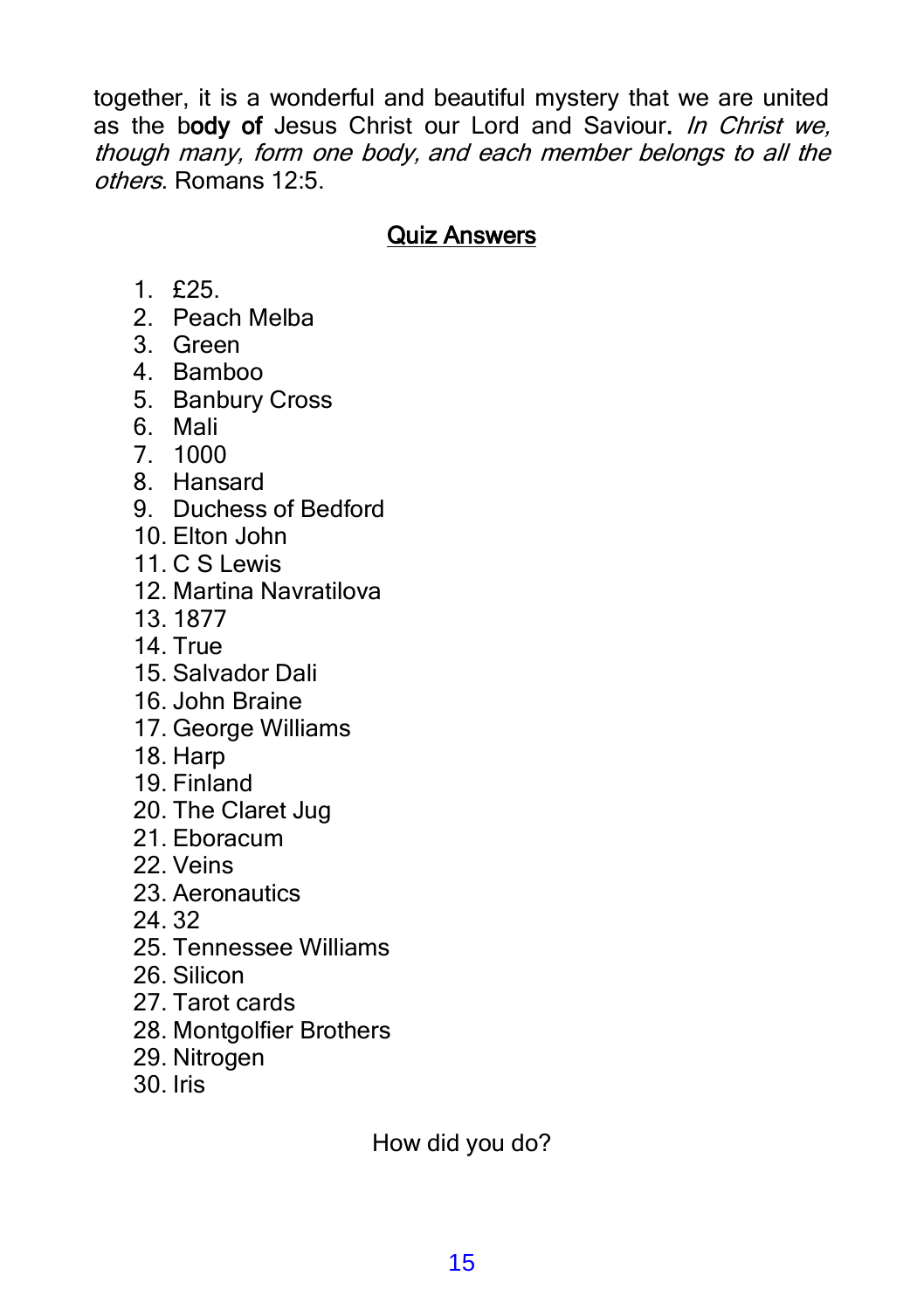### Revised Common Lectionary for July/August 2021

#### Sunday July 4, 2021

- 2 Samuel 5:1-5, 9-10 and Psalm 48 - 2 Corinthians 12:2-10 Mark 6:1-13

# Sunday July 11, 2021

- 2 Samuel 6:1-5, 12b-19 and Psalm 24
- Ephesians 1:3-14 Mark 6:14-29

#### Sunday July 18, 2021

- 2 Samuel 7:1-14a and Psalm 89:20-37
- Ephesians 2:11-22 Mark 6:30-34, 53-56

#### Sunday July 25, 2021

- 2 Samuel 11:1-15 and Psalm 14
- Ephesians 3:14-21 John 6:1-21

#### Sunday August 1, 2021

- 2 Samuel 11:26 12:13a and Psalm 51:1-12
- Ephesians 4:1-16 John 6:24-35

#### Sunday August 8, 2021

- 2 Samuel 18:5-9, 15, 31-33 and Psalm 130
- Ephesians 4:25-5:2 John 6:35, 41-51

#### Sunday August 15, 2021

- 1 Kings 2:10-12; 3:3-14 and Psalm 111
- Ephesians 5:15-20 John 6:51-58

#### Sunday August 22, 2021

- 1 Kings 8:(1,6,10-11), 22-30, 41-43 and Psalm 84
- Ephesians 6:10-20 John 6:56-69

#### Sunday August 29, 2021

- Song of Solomon 2:8-13 and Psalm 45:1-2, 6-9 - James 1:17-27 Mark 7:1-8, 14-15, 21-23

#### Sunday September 5, 2021

- Proverbs 22:1-2, 8-9, 22-23 and Psalm 125
- James 2:1-10, (11-13), 14-17 Mark 7:24-37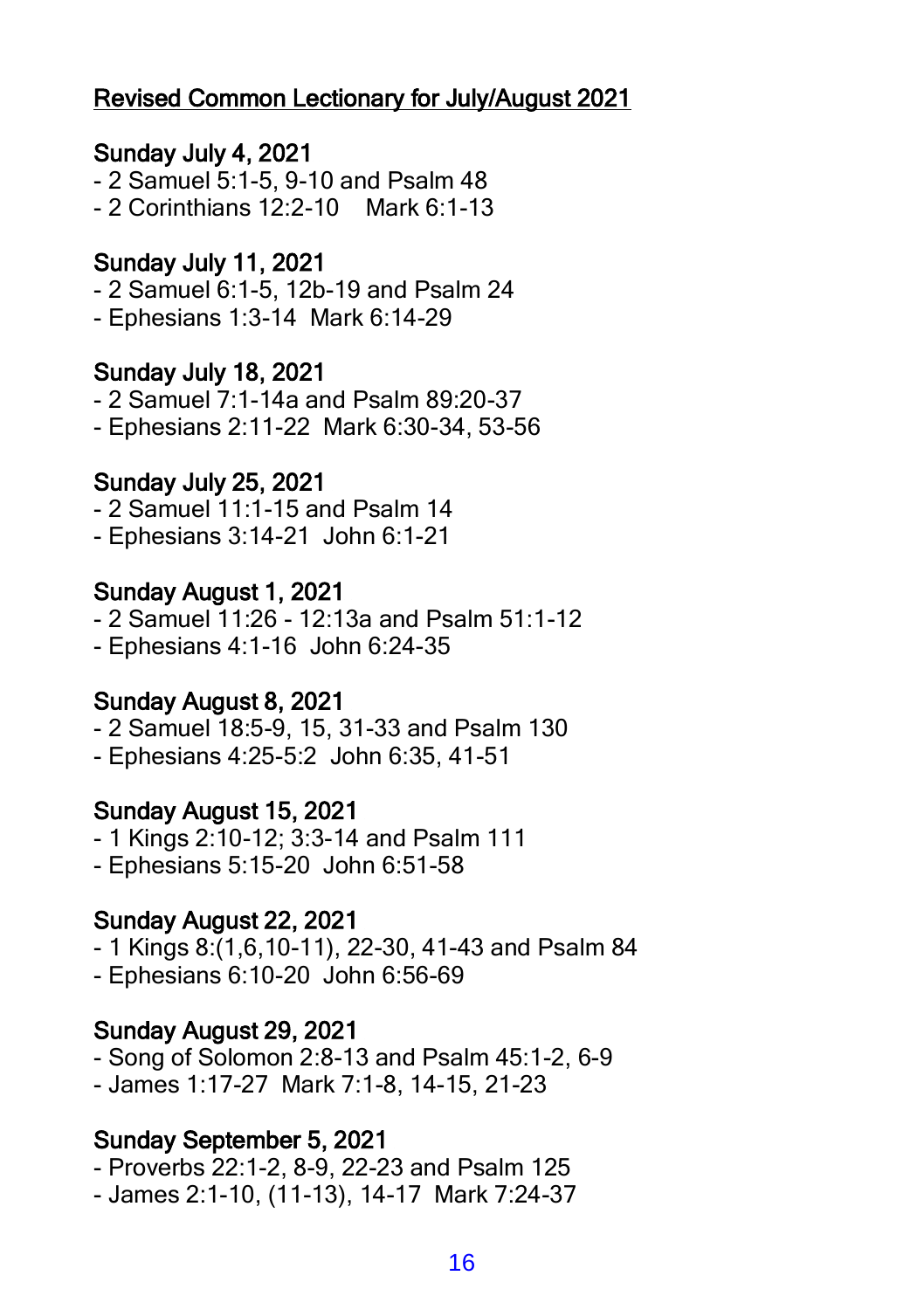- 2 cannibals eating a clown ……… one says to the other ……….  $\clubsuit$ "Does this taste funny to you?"
- I've been having a recurring nightmare where I dream I'm a ❖ horse. That's 5 nights on the trot now.
- I accidently ordered a gallon of tipex correctional fluid. Big ❖ mistake.
- I bought one of those 'smart' light switches, but it was much ❖ too clever. So, I replaced it with a dimmer switch.
- Me: "I am surprised at how winded I am by this exercise" ❖ Personal Trainer: "This was the tour of the gym"
- The wife asked me if I'd seen the dog bowl. I said "To be ❖ honest I didn't even know he played cricket!"

#### Be an encourager, the world has plenty of critics already



## The Next Issue of New Horizons for September

We always welcome contributions from our readers, whether they are from The Cornerstone or anywhere around the world. Please let us have your personal stories, recollections, inspiring thoughts from biblical or other sources, acts of kindness both given and received,

encouragement to mission; really anything that you have found interesting.

Been on holiday? Anything interesting to share? Then let us know about it please.

The next issue will be published on Sunday 5<sup>th</sup> September and we shall be pleased to receive any contributions for this issue by 9 a.m. on Thursday 26<sup>th</sup> August.

> Thank you Anne and Michael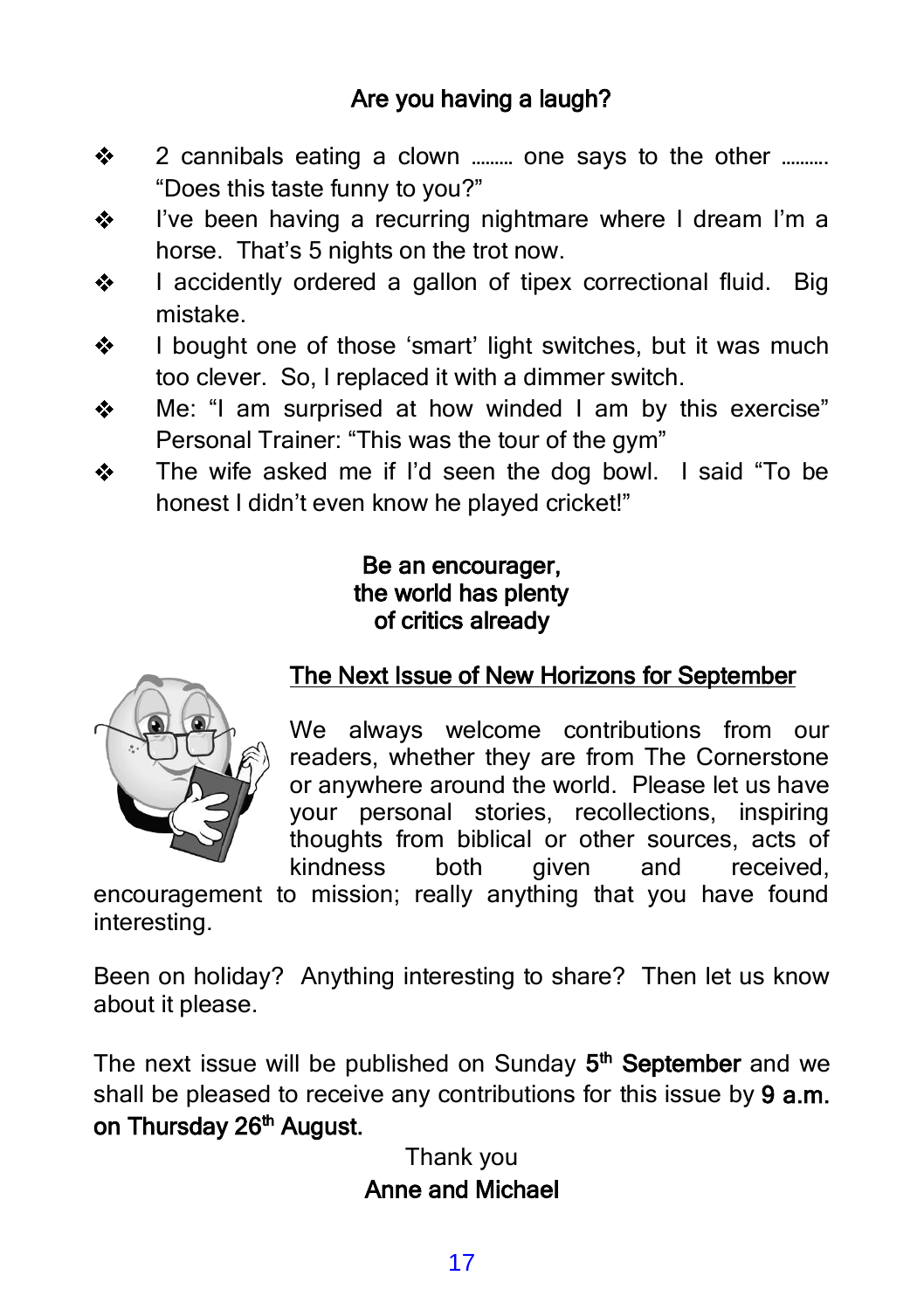## SERVICES AND MEETINGS AT THE CORNERSTONE

#### Please see the Secretary's Notebook of details for current restrictions

#### **July**

| Sun | 4 <sup>th</sup><br>10.30am<br>8 <sup>th</sup> | <b>Morning Worship</b>                 | <b>Roger Brett</b>  |
|-----|-----------------------------------------------|----------------------------------------|---------------------|
| Thu | 7.30pm                                        | Elders' Meeting                        |                     |
| Sun | $11th 10.30$ am                               | Coffee in The Foyer                    |                     |
|     | 11.00am                                       | General Assembly worship live streamed |                     |
|     |                                               | in church or watch on line at home     |                     |
| Mon | 12 <sup>th</sup><br>7 <sub>pm</sub>           | Digging Deeper                         |                     |
| Sat | 17 <sup>th</sup>                              | Virtual Prom Praise (online only)      |                     |
| Sun | 18 <sup>th</sup> 10.30am                      | <b>Morning Worship</b>                 | <b>Peter Hunt</b>   |
| Thu | $22^{nd}$ 7.30pm                              | <b>Church Meeting</b>                  |                     |
| Sun | 25 <sup>th</sup> 10.30am                      | Morning Worship (HC)                   | <b>Our Minister</b> |
| Mon | 26 <sup>th</sup><br>7.30pm                    | Digging Deeper                         |                     |

#### **August**

| <b>Ruth Dixon</b>   | <b>Morning Worship</b> | $1st$ 10.30am            | Sun |
|---------------------|------------------------|--------------------------|-----|
| <b>Our Minister</b> | <b>Morning Worship</b> | $8th$ 10.30am            | Sun |
| <b>John Amos</b>    | <b>Morning Worship</b> | $15th 10.30$ am          | Sun |
| <b>Our Minister</b> | Morning Worship (HC)   | 22 <sup>nd</sup> 10.30am | Sun |
| <b>Roger Brett</b>  | <b>Morning Worship</b> | 29 <sup>th</sup> 10.30am | Sun |
|                     |                        |                          |     |

#### **September**

| Thu | 2 <sub>nd</sub><br>7.30am | Elders' Meeting        |                     |
|-----|---------------------------|------------------------|---------------------|
| Sun | $5th$ 10.30am             | <b>Morning Worship</b> | <b>Sarah Wilson</b> |
| Sun | 12 <sup>th</sup> 10.30am  | Morning Worship (HC)   | <b>Our Minister</b> |
| Mon | $13th$ 7.30pm             | Digging Deeper         |                     |

Being a Christian demands a constant Progression **NOT** Perfection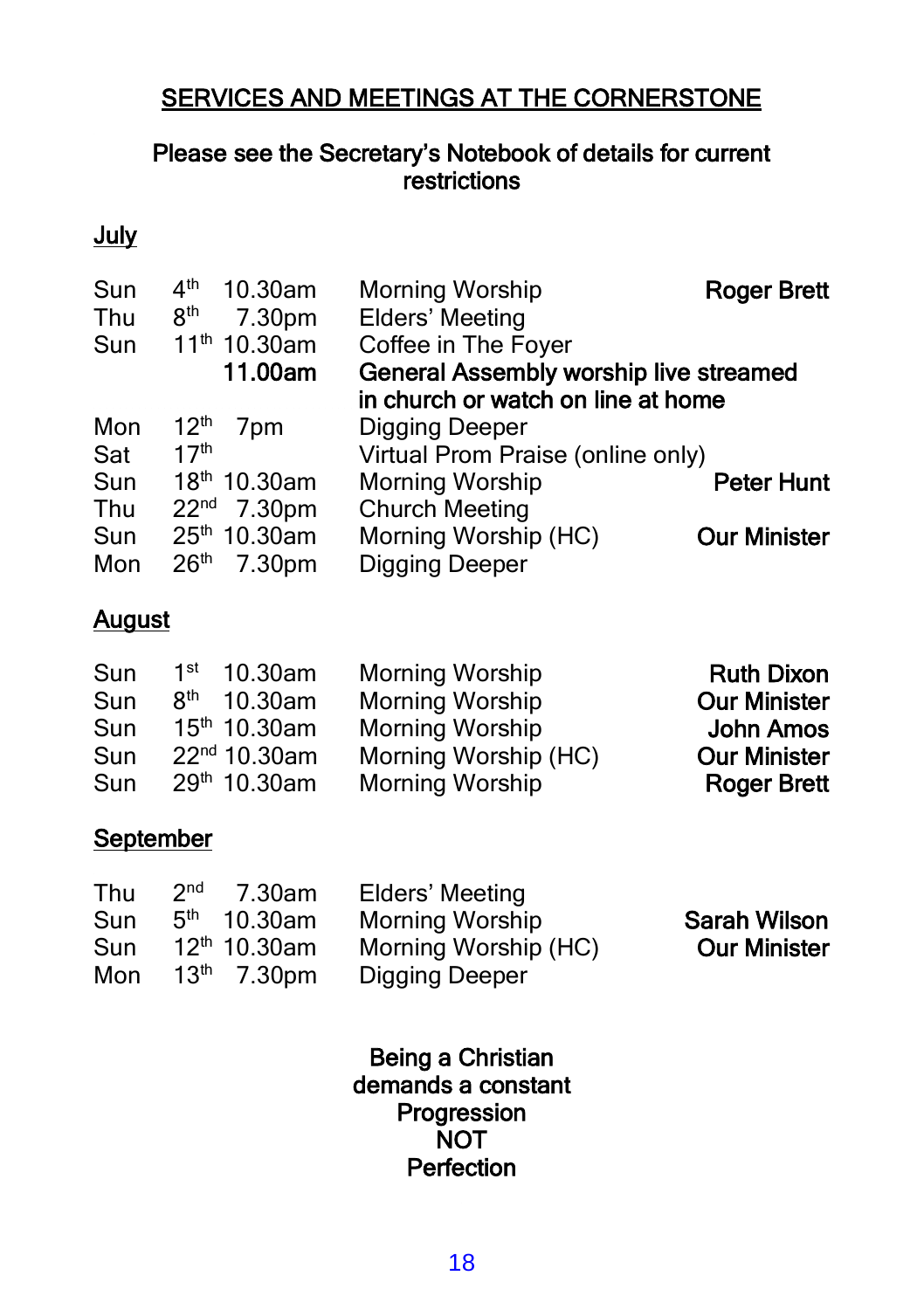## Thank you and some information.

We have resumed coffee on Sundays and Tuesdays and our thanks to all of the willing volunteers who are now able to serve us once again.

There are some changes due to the present situation, but you can still have a very pleasant time meeting up with your friends. Biscuits have to be provided safely so they are wrapped and thanks to those who have given them and also for a supply from the church.

# Sunday Coffee/Tea Rota

| <u>July</u> | 4th<br>11 <sup>th</sup><br>18 <sup>th</sup><br>25 <sup>th</sup>                                | Suzanne and Paul Dyer<br>Machrina Ejaz and Sandra Russ<br>Anne Clarke and Val Mead<br>Stella Duboux and Val Hayman                           |  |
|-------------|------------------------------------------------------------------------------------------------|----------------------------------------------------------------------------------------------------------------------------------------------|--|
| <u>Aug</u>  | 1 <sup>st</sup><br>8 <sup>th</sup><br>15 <sup>th</sup><br>22 <sup>nd</sup><br>29 <sup>th</sup> | <b>Carole and Alan Cornwall</b><br>Anne Clarke and Val Mead<br>Linda and Mike Mead<br>Suzanne and Paul Dyer<br>Machrina Ejaz and Sandra Russ |  |
|             |                                                                                                | <u>Tuesdav mornings "Drop in"</u>                                                                                                            |  |
| <u>July</u> | 6 <sup>th</sup><br>13 <sup>th</sup><br>20 <sup>th</sup><br>27 <sup>th</sup>                    | Stella Duboux and Brenda Melling<br>Wendy Brett and Val Mead<br><b>Carole and Alan Cornwall</b><br><b>Carol Smith and Pat Pates</b>          |  |
| Aug         | 1st<br>8 <sup>th</sup><br>15 <sup>th</sup><br>22 <sup>nd</sup>                                 | Stella Duboux and Brenda Melling<br>Wendy Brett and Val Mead<br><b>Carole and Alan Cornwall</b><br><b>Carol Smith and Pat Pates</b>          |  |
|             |                                                                                                | Things always have a way of working out.<br>Never underestimate the power of<br>PRAYER,<br>FAITH,                                            |  |

and LOVE